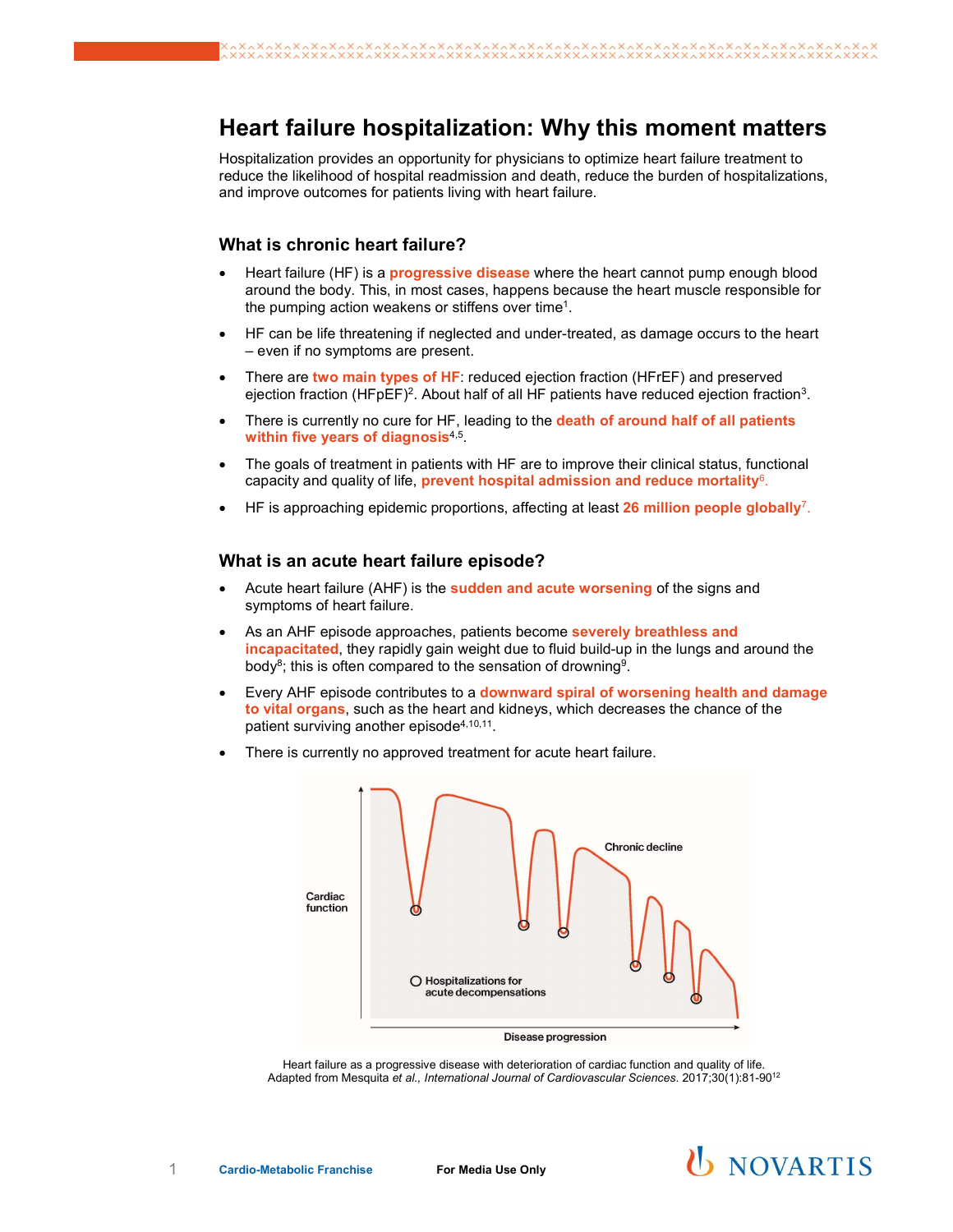## The burden of hospitalization

- HF is the number one reason for hospitalization in people over 65 years<sup>13</sup> with nearly 1 **million patients** hospitalized every year in US and Europe<sup>14</sup>.
- 83 percent of HF patients are hospitalized due to an AHF episode at least once, and nearly half (43%) are hospitalized at least four times<sup>15</sup>. .
- Hospital admission for HF provides a key opportunity to **optimize HF therapy** according to guidelines is critical to reduce the likelihood of another acute episode or dying $^{\mathsf{16}}$ .

### The impact of hospitalization on patients and their caregivers

- $\bullet$   $\,$  An average length of stay in hospital for a HF patient is **five to 10 days**<sup>17</sup>.
- The outlook for HF patients following hospitalization is poor. In the first 30 days after leaving hospital, <mark>one</mark> in four face readmission<sup>18</sup> and up to one in 10 are likely to die<sup>19</sup>.
- The transition from hospital care, where they have been closely supervised, to care at home, where they are less frequently monitored, is thought to increase the risk of a  $s$ udden decline in health $^{20}$ .
- Living with HF, including hospitalization, places a huge burden on the patient, but also their support network. A recent survey of caregivers found that half did not feel prepared or supported in their role, and one in 10 (13%) have quit their jobs to provide care for a person with HF21 .

### The impact of hospitalization on healthcare systems

- $\bullet$   $\,$  HF places a  $\,$ huge financial burden on global healthcare systems $^{22}.$
- In the United States, the majority of HF-related costs can be attributed to in-hospital care (60%), with the remainder of costs attributed to nursing homes (13%), home health care (9%), HF medication (9%) and physicians (7%) $^{23}$ .

#### References

 $\overline{a}$ 

<sup>14</sup> Ambrosy A, Fonarow G, Butler J. et al., The global health and economic burden of hospitalizations for heart failure. J Am Coll Cardio. 2014, 63 (12), 1123-33.



<sup>1</sup> Mayo Clinic. Heart Failure. Available at: https://www.mayoclinic.org/diseases-conditions/heart-failure/symptomscauses/syc-20373142 [Last accessed August 2018]

 $2$  European Society of Cardiology. Ejection Fraction Heart Failure Measurement. Available at:

https://www.heart.org/en/health-topics/heart-failure/diagnosing-heart-failure/ejection-fraction-heart-failuremeasurement [Last accessed August 2018]

<sup>3</sup> Owan TE, Hodge DO, Herges RM, et al. Trends in prevalence and outcome of heart failure with preserved ejection fraction. N Engl J Med. 2006;355:251-259.

Zannad F., et al., Heart failure burden and therapy. Europace 2009, 11; v1-v9.

 $5$  Loehr LR., et al., Heart failure incidence and survival (from the Atherosclerosis Risk in Communities study). Am J Cardiol. 2008;101(7):1016-1022.

 $6$  Ponikowski P, et al., 2016 ESC Guidelines for the diagnosis and treatment of acute and chronic heart failure: The Task Force for the diagnosis and treatment of acute and chronic heart failure of the European Society of Cardiology. Eur Heart J. 2016; 37(27):2129–2200,

<sup>&</sup>lt;sup>7</sup> Savarese G, Lund LH. Global Public Health Burden of Heart Failure. Cardiac Failure Review. 2017;3 (1):7-11.

<sup>8</sup> Mosterd A, Hoes, A, Clinical epidemiology of heart failure. Heart 2007;93:1137-1146.

<sup>9</sup> Irish Heart Foundation. Step by Step through Heart Failure. Available at: http://irishheart.ie/wp-content/uploads/2016/12/Heart-Failure-Step-by-Step.pdf. [Last accessed: August 2018]

<sup>&</sup>lt;sup>10</sup> Gheorghiade M, Pang P., Acute heart failure syndromes. J Am Coll Cardio. 2009; 53 (7):557-73.

<sup>&</sup>lt;sup>11</sup> Gheorghiade M., et al., Rehospitalization for heart failure: problems and perspectives. J Am Coll Cardio. 2013, 61(4):391-403.

<sup>&</sup>lt;sup>12</sup> Mesquita ET., *et al.,* Understanding Hospitalization in Patients with Heart Failure. *International Journal of* Cardiovascular Sciences. 2017;30(1):81-90.

 $^{13}$  Azad N, Lemay G. Management of chronic heart failure in the older population. Journal of Geriatric Cardiology: JGC. 2014;11(4):329-337.